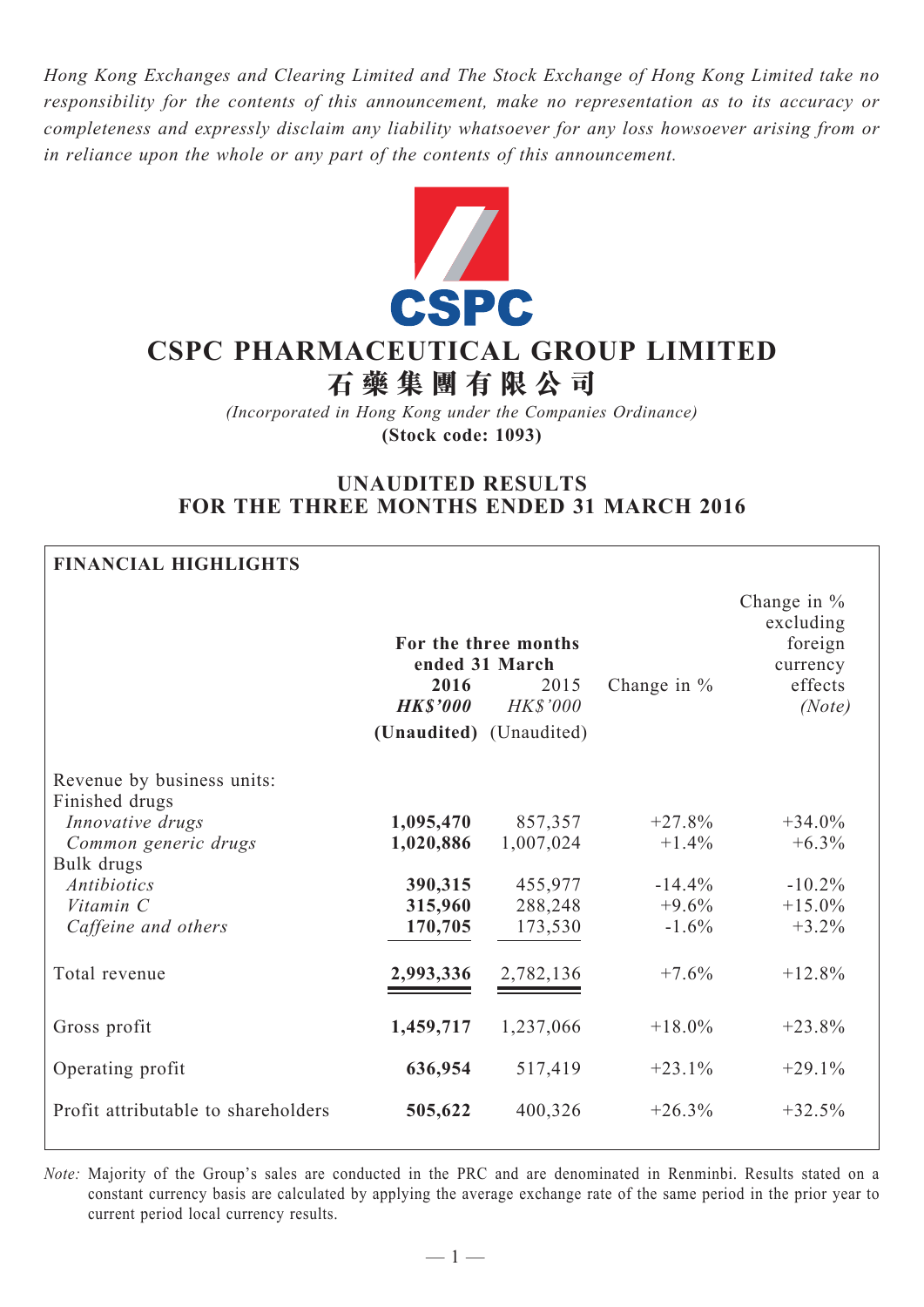The Board of Directors of CSPC Pharmaceutical Group Limited (the "Company") is pleased to announce the unaudited consolidated results of the Company and its subsidiaries (the "Group") for the three months ended 31 March 2016 as follows:

# **CONSOLIDATED STATEMENT OF PROFIT OR LOSS AND OTHER COMPREHENSIVE INCOME**

*For the three months ended 31 March 2016*

|                                   | For the three months ended |               |  |
|-----------------------------------|----------------------------|---------------|--|
|                                   | 31 March                   |               |  |
|                                   | 2016                       | 2015          |  |
|                                   | <b>HK\$'000</b>            | HK\$'000      |  |
|                                   | (Unaudited)                | (Unaudited)   |  |
| Revenue                           | 2,993,336                  | 2,782,136     |  |
| Cost of sales                     | (1, 533, 619)              | (1, 545, 070) |  |
| Gross profit                      | 1,459,717                  | 1,237,066     |  |
| Other income                      | 26,670                     | 22,093        |  |
| Selling and distribution expenses | (617, 872)                 | (524, 049)    |  |
| Administrative expenses           | (141, 699)                 | (130, 826)    |  |
| Other expenses                    | (89, 862)                  | (86, 865)     |  |
| Operating profit                  | 636,954                    | 517,419       |  |
| Finance costs                     | (10, 923)                  | (11,681)      |  |
| Share of results of               |                            |               |  |
| - an associate                    |                            | (350)         |  |
| - a joint venture                 | 3,690                      | 1,515         |  |
| Profit before tax                 | 629,721                    | 506,903       |  |
| Income tax expenses               | (120, 516)                 | (102, 568)    |  |
| Profit for the period             | 509,205                    | 404,335       |  |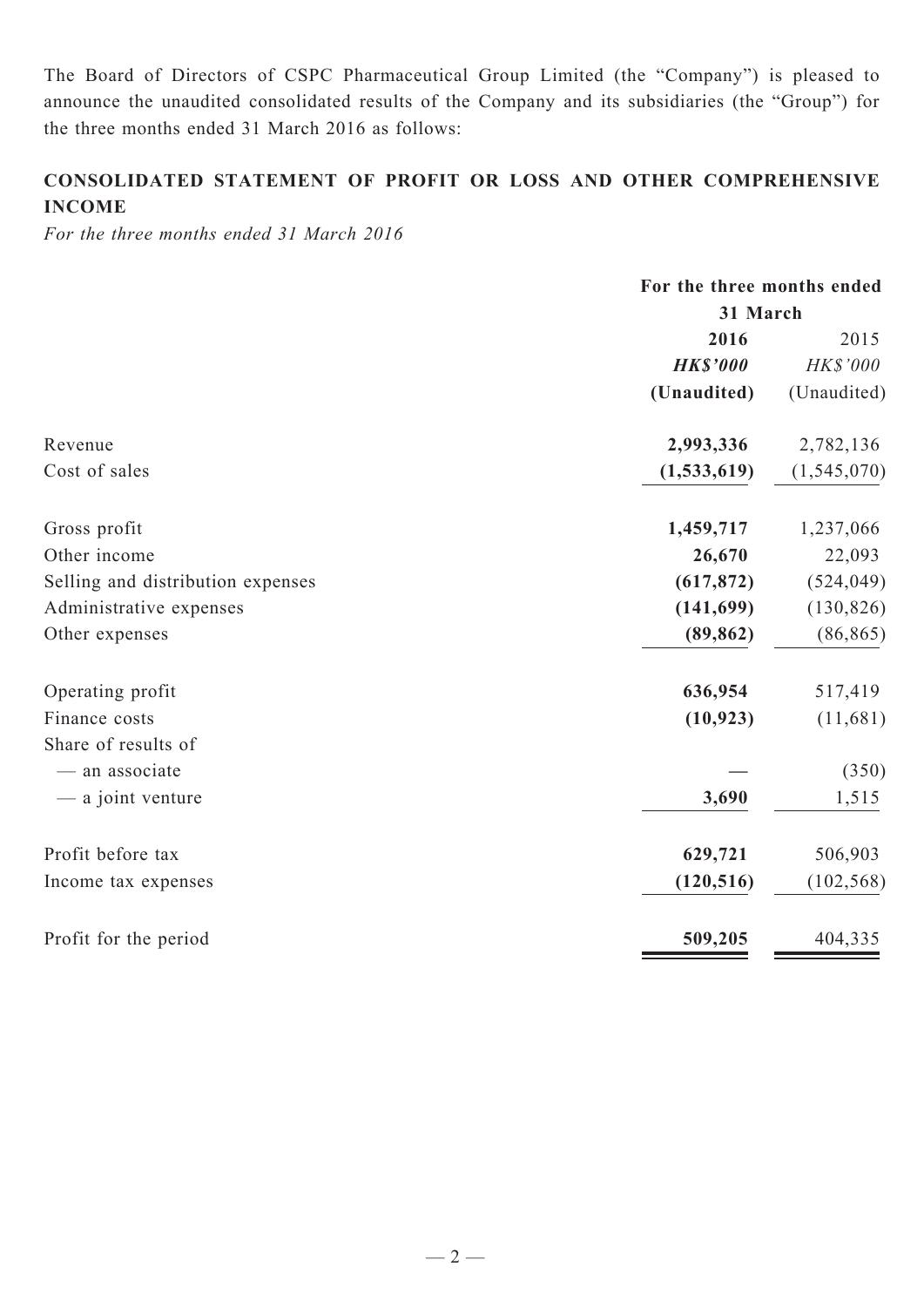# **For the three months ended 31 March 2016** 2015 *HK\$'000 HK\$'000* **(Unaudited)** (Unaudited)

# **Other comprehensive income:** *Items that will not be reclassified to profit or loss:*

| Exchange differences arising on translation of financial statements to |                 |          |
|------------------------------------------------------------------------|-----------------|----------|
| presentation currency                                                  | 56,336          |          |
| Share of exchange differences of an associate and a joint venture      | 193             |          |
| Other comprehensive income for the period, net of income tax           | 56,529          |          |
| Total comprehensive income for the period                              | 565,734         | 404,335  |
| Profit for the period attributable to:                                 |                 |          |
| Owners of the Company                                                  | 505,622         | 400,326  |
| Non-controlling interests                                              | 3,583           | 4,009    |
|                                                                        | 509,205         | 404,335  |
| Total comprehensive income for the period attributable to:             |                 |          |
| Owners of the Company                                                  | 561,725         | 400,326  |
| Non-controlling interests                                              | 4,009           | 4,009    |
|                                                                        | 565,734         | 404,335  |
|                                                                        | <b>HK</b> cents | HK cents |
| Earnings per share                                                     |                 |          |
| — Basic                                                                | 8.55            | 6.78     |
| - Diluted                                                              | 8.47            | 6.71     |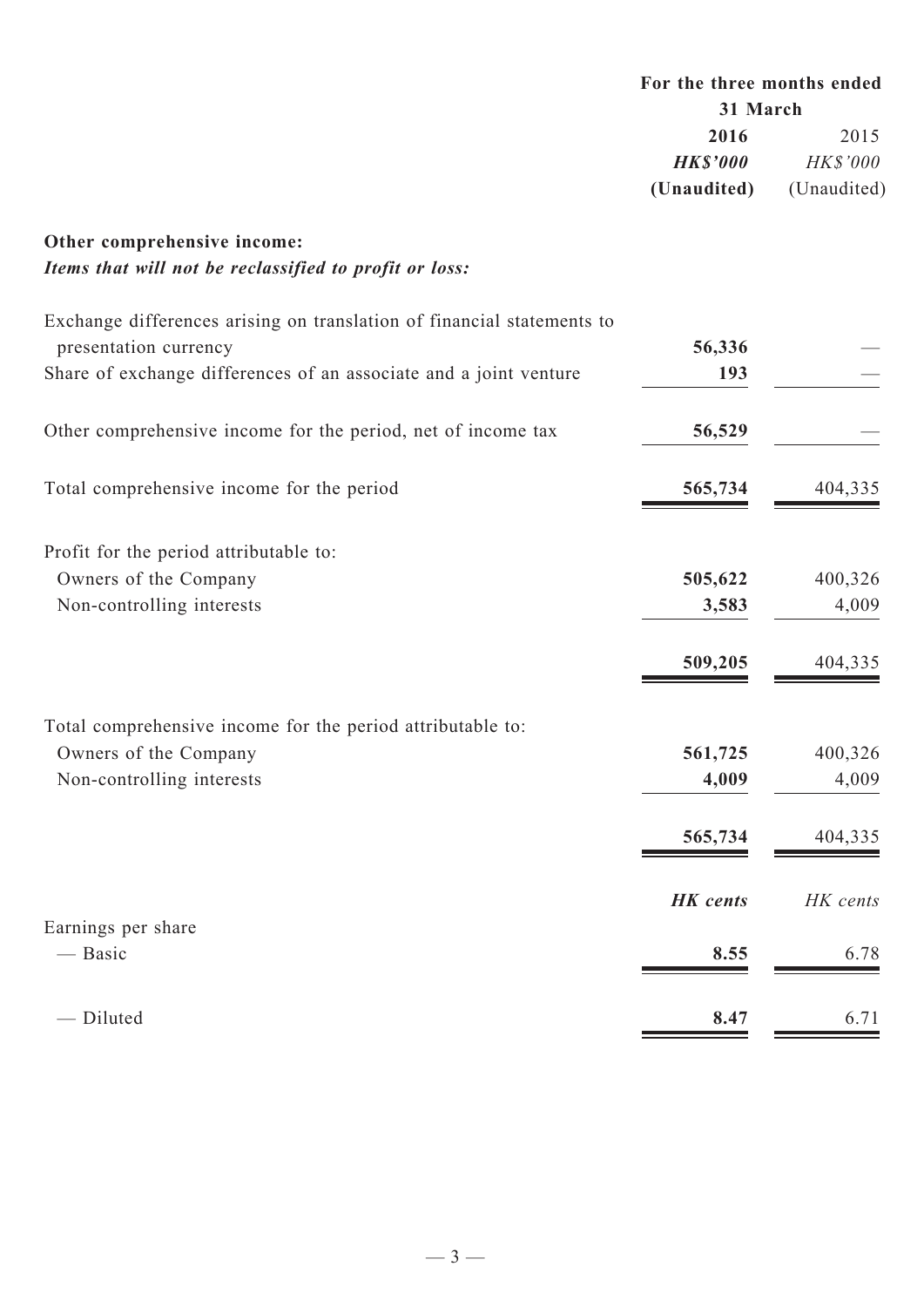#### **Notes:**

#### **1. Principal Accounting Policies**

The principal accounting policies used in the preparation of the financial data for the three months ended 31 March 2016 are consistent with those followed in the preparation of the Group's financial statements for the year ended 31 December 2015.

#### **2. Profit Before Tax**

|                                                                   | For the three months ended<br>31 March |             |  |
|-------------------------------------------------------------------|----------------------------------------|-------------|--|
|                                                                   |                                        |             |  |
|                                                                   | 2016                                   | 2015        |  |
|                                                                   | <b>HK\$'000</b>                        | HK\$'000    |  |
|                                                                   | (Unaudited)                            | (Unaudited) |  |
| Profit before tax has been arrived at after charging (crediting): |                                        |             |  |
| Amortisation of intangible assets (included in cost of sales)     | 3,901                                  | 4,997       |  |
| Amortisation of prepaid lease payments                            | 3,502                                  | 3,673       |  |
| Depreciation of property, plant and equipment                     | 134,934                                | 141,887     |  |
| Research and development expenditure recognized as expense        |                                        |             |  |
| (included in other expenses)                                      | 87,670                                 | 86,128      |  |
| Government grant income                                           | (5,095)                                | (6,366)     |  |

### **3. Earnings Per Share**

The calculation of the basic and diluted earnings per share attributable to the owners of the Company is based on the following data:

|                 |                 | For the three months ended<br>31 March |  |  |
|-----------------|-----------------|----------------------------------------|--|--|
|                 | 2016            | 2015                                   |  |  |
|                 | <b>HK\$'000</b> | HK\$'000                               |  |  |
|                 | (Unaudited)     | (Unaudited)                            |  |  |
| <b>Earnings</b> |                 |                                        |  |  |

| Earnings for the purpose of basic and diluted earnings per share | 505,622 | 400,326 |
|------------------------------------------------------------------|---------|---------|
|                                                                  |         |         |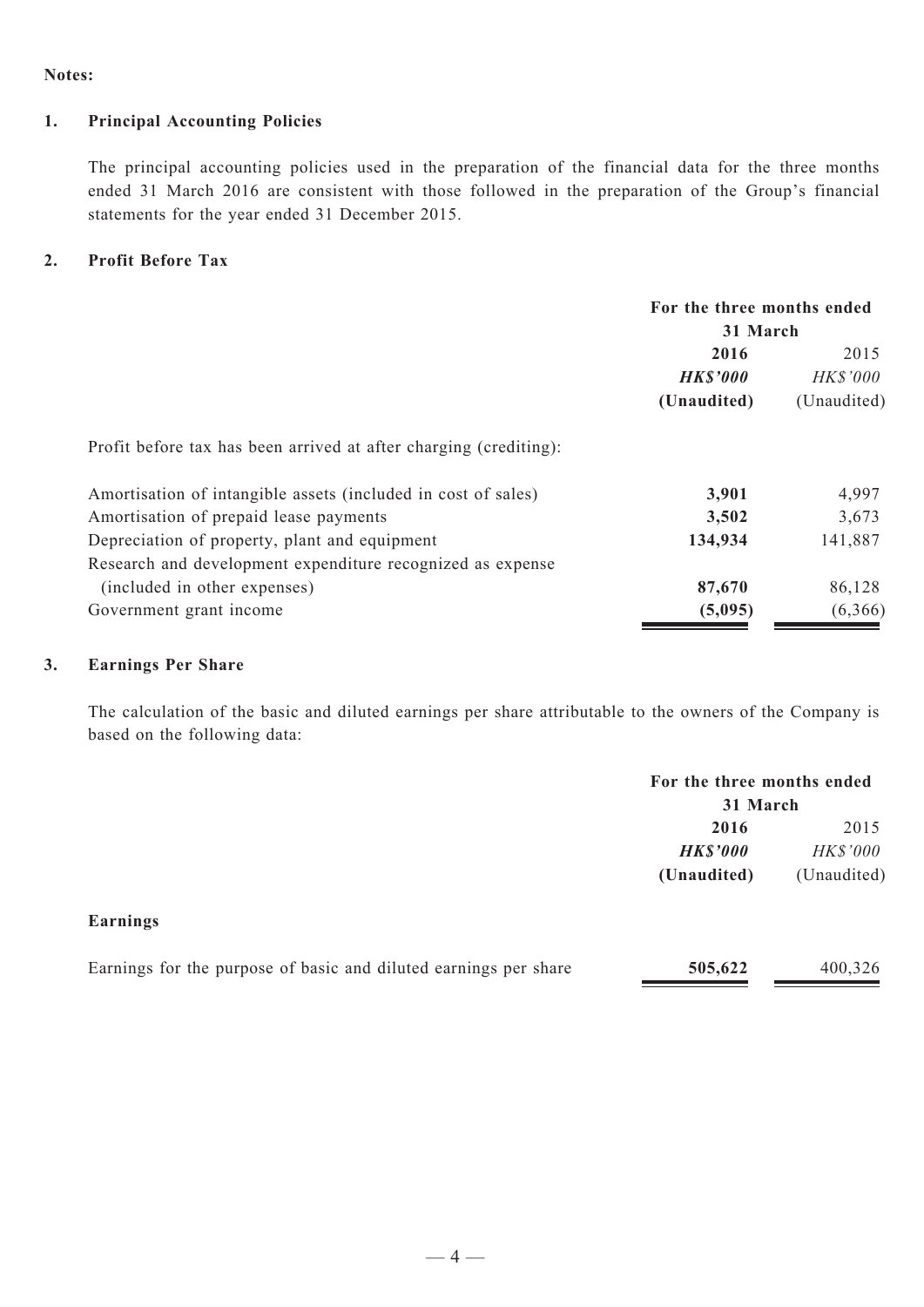|                                                                                           | For the three months ended |                |  |
|-------------------------------------------------------------------------------------------|----------------------------|----------------|--|
|                                                                                           | 31 March                   |                |  |
|                                                                                           | 2016                       | 2015           |  |
|                                                                                           | 2000                       | $2000^{\circ}$ |  |
|                                                                                           | (Unaudited)                | (Unaudited)    |  |
| Number of shares                                                                          |                            |                |  |
| Weighted average number of ordinary shares for the purpose of basic<br>earnings per share | 5,911,018                  | 5,908,018      |  |
| Effect of dilutive potential ordinary shares:                                             | 57,980                     |                |  |
| Share options granted by the Company                                                      |                            | 57,691         |  |
| Weighted average number of ordinary shares for the purpose of                             |                            |                |  |
| diluted earnings per share                                                                | 5,968,998                  | 5,965,709      |  |

# **4. Dividend**

The board of directors does not declare the payment of an interim dividend for the three months ended 31 March 2016 (2015: Nil).

# **SEGMENT INFORMATION**

The Group's reportable and operating segments for financial reporting purposes are as follows:

- (a) Finished Drugs
- (b) Antibiotics (intermediates and bulk drugs)
- (c) Vitamin C (bulk drugs)
- (d) Caffeine and others (bulk drugs)

All reportable and operating segments are engaged in the manufacture and sales of pharmaceutical products.

The following is an analysis of the Group's revenue and results by reportable and operating segment.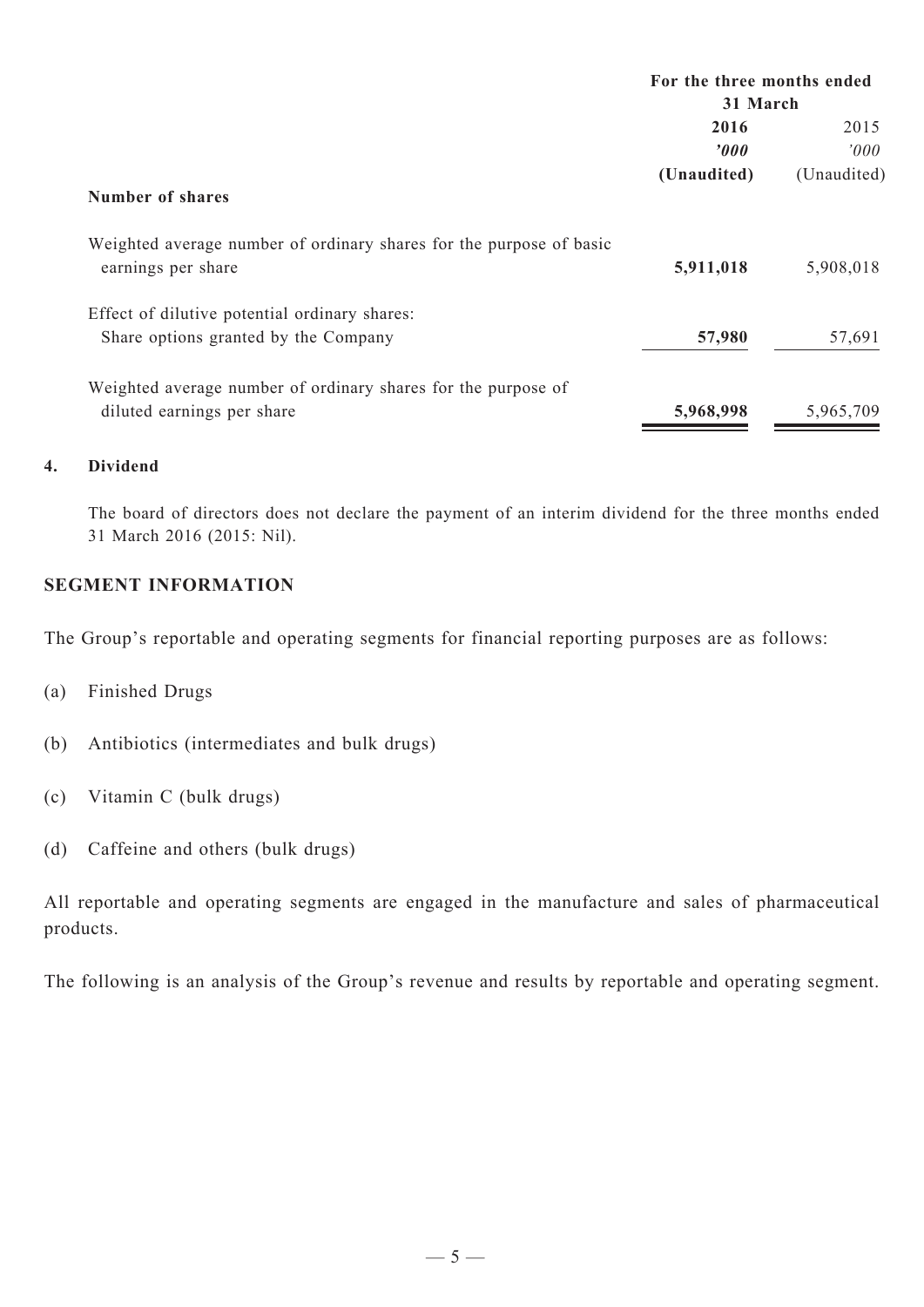# *For the three months ended 31 March 2016 (Unaudited):*

|                        | Finished<br><b>Drugs</b><br><b>HK\$'000</b> | <b>Antibiotics</b><br><b>HKS'000</b> | Vitamin C<br><b>HKS'000</b> | Caffeine<br>and others<br><b>HKS'000</b> | Segment<br>total<br><b>HKS'000</b> | <b>Eliminations</b><br><b>HK\$'000</b> | Consolidated<br><b>HK\$'000</b> |
|------------------------|---------------------------------------------|--------------------------------------|-----------------------------|------------------------------------------|------------------------------------|----------------------------------------|---------------------------------|
| <b>SEGMENT REVENUE</b> |                                             |                                      |                             |                                          |                                    |                                        |                                 |
| External sales         | 2,116,356                                   | 390,315                              | 315,960                     | 170,705                                  | 2,993,336                          |                                        | 2,993,336                       |
| Inter-segment sales    |                                             | 9,708                                | 842                         | 1,527                                    | 12,077                             | (12,077)                               |                                 |
| <b>TOTAL REVENUE</b>   | 2,116,356                                   | 400,023                              | 316,802                     | 172,232                                  | 3,005,413                          | (12,077)                               | 2,993,336                       |

Inter-segment sales are charged at prevailing market rates.

| <b>SEGMENT PROFIT</b>       |         |        |         |        |           |
|-----------------------------|---------|--------|---------|--------|-----------|
| (LOSS)                      | 609,385 | 14,287 | (3,377) | 36,012 | 656,307   |
| Unallocated income          |         |        |         |        |           |
|                             |         |        |         |        | 8,561     |
| Unallocated expenses        |         |        |         |        | (27, 914) |
|                             |         |        |         |        |           |
| Operating profit            |         |        |         |        | 636,954   |
| Finance costs               |         |        |         |        | (10, 923) |
| Share of results of a joint |         |        |         |        |           |
| venture                     |         |        |         |        | 3,690     |
| Profit before tax           |         |        |         |        | 629,721   |
|                             |         |        |         |        |           |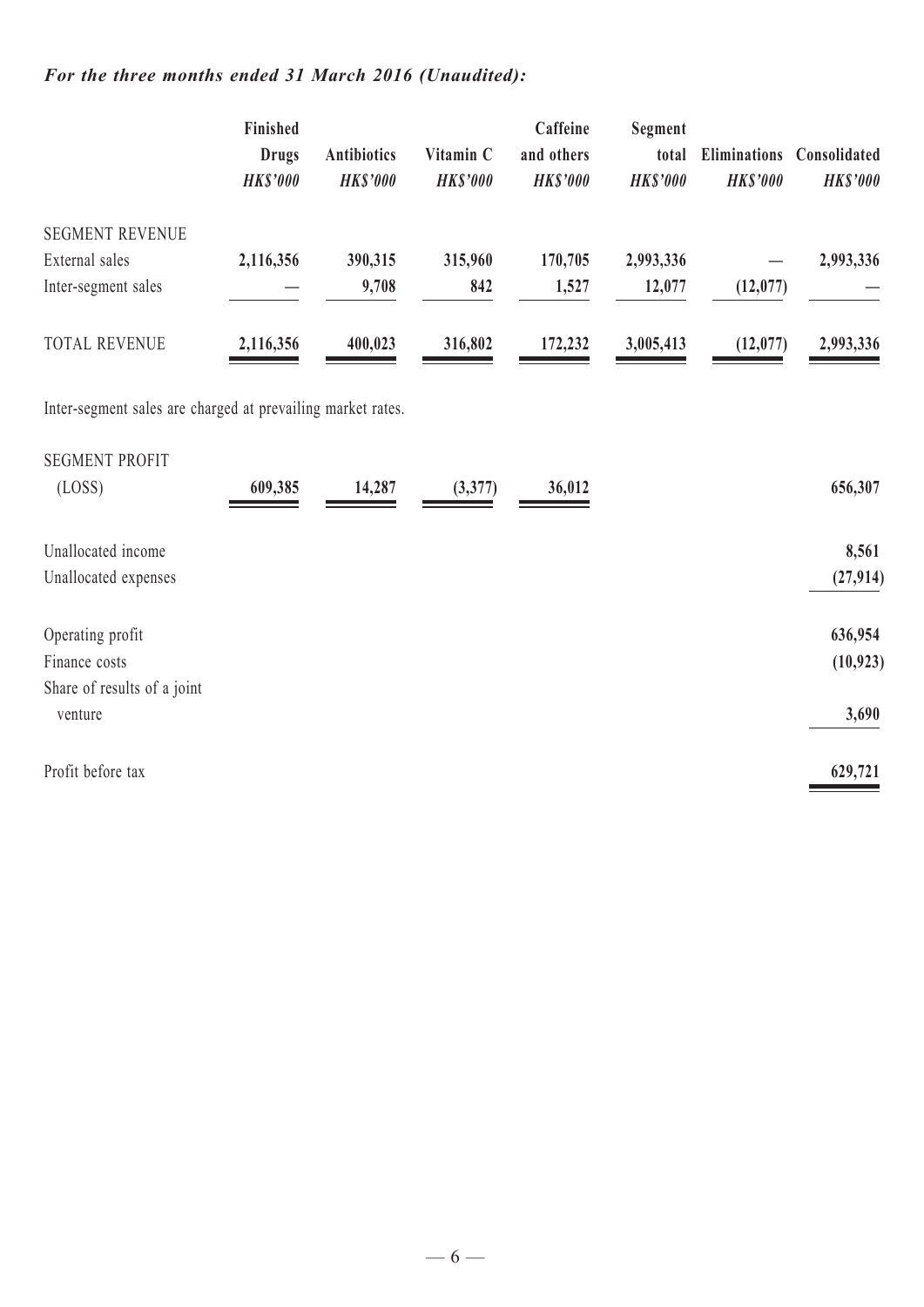### *For the three months ended 31 March 2015 (Unaudited):*

|                                                             | Finished<br>Drugs<br>HK\$'000 | Antibiotics<br>HK\$'000 | Vitamin C<br>HK\$'000 | Caffeine<br>and others<br>HK\$'000 | Segment<br>total<br>HK\$'000 | Eliminations<br>HK\$'000 | Consolidated<br>$HK\$ '000 |
|-------------------------------------------------------------|-------------------------------|-------------------------|-----------------------|------------------------------------|------------------------------|--------------------------|----------------------------|
| <b>SEGMENT REVENUE</b>                                      |                               |                         |                       |                                    |                              |                          |                            |
| External sales                                              | 1,864,381                     | 455,977                 | 288,248               | 173,530                            | 2,782,136                    |                          | 2,782,136                  |
| Inter-segment sales                                         |                               | 13,230                  | 1,087                 | 590                                | 14,907                       | (14,907)                 |                            |
| <b>TOTAL REVENUE</b>                                        | 1,864,381                     | 469,207                 | 289,335               | 174,120                            | 2,797,043                    | (14,907)                 | 2,782,136                  |
| Inter-segment sales are charged at prevailing market rates. |                               |                         |                       |                                    |                              |                          |                            |
| <b>SEGMENT PROFIT</b>                                       |                               |                         |                       |                                    |                              |                          |                            |
| (LOSS)                                                      | 467,627                       | 61,500                  | (24, 026)             | 30,576                             |                              |                          | 535,677                    |
| Unallocated income                                          |                               |                         |                       |                                    |                              |                          | 1,968                      |
| Unallocated expenses                                        |                               |                         |                       |                                    |                              |                          | (20, 226)                  |
| Operating profit                                            |                               |                         |                       |                                    |                              |                          | 517,419                    |
| Finance costs                                               |                               |                         |                       |                                    |                              |                          | (11,681)                   |
| Share of results of                                         |                               |                         |                       |                                    |                              |                          |                            |
| $-$ an associate                                            |                               |                         |                       |                                    |                              |                          | (350)                      |
| - a joint venture                                           |                               |                         |                       |                                    |                              |                          | 1,515                      |
| Profit before tax                                           |                               |                         |                       |                                    |                              |                          | 506,903                    |

Segment profit (loss) represents the profit earned/loss recognised by each segment without allocation of interest income, finance costs, central administrative expenses, share of results of an associate and a joint venture. This is the measure reported to the board of directors for the purposes of resource allocation and performance assessment.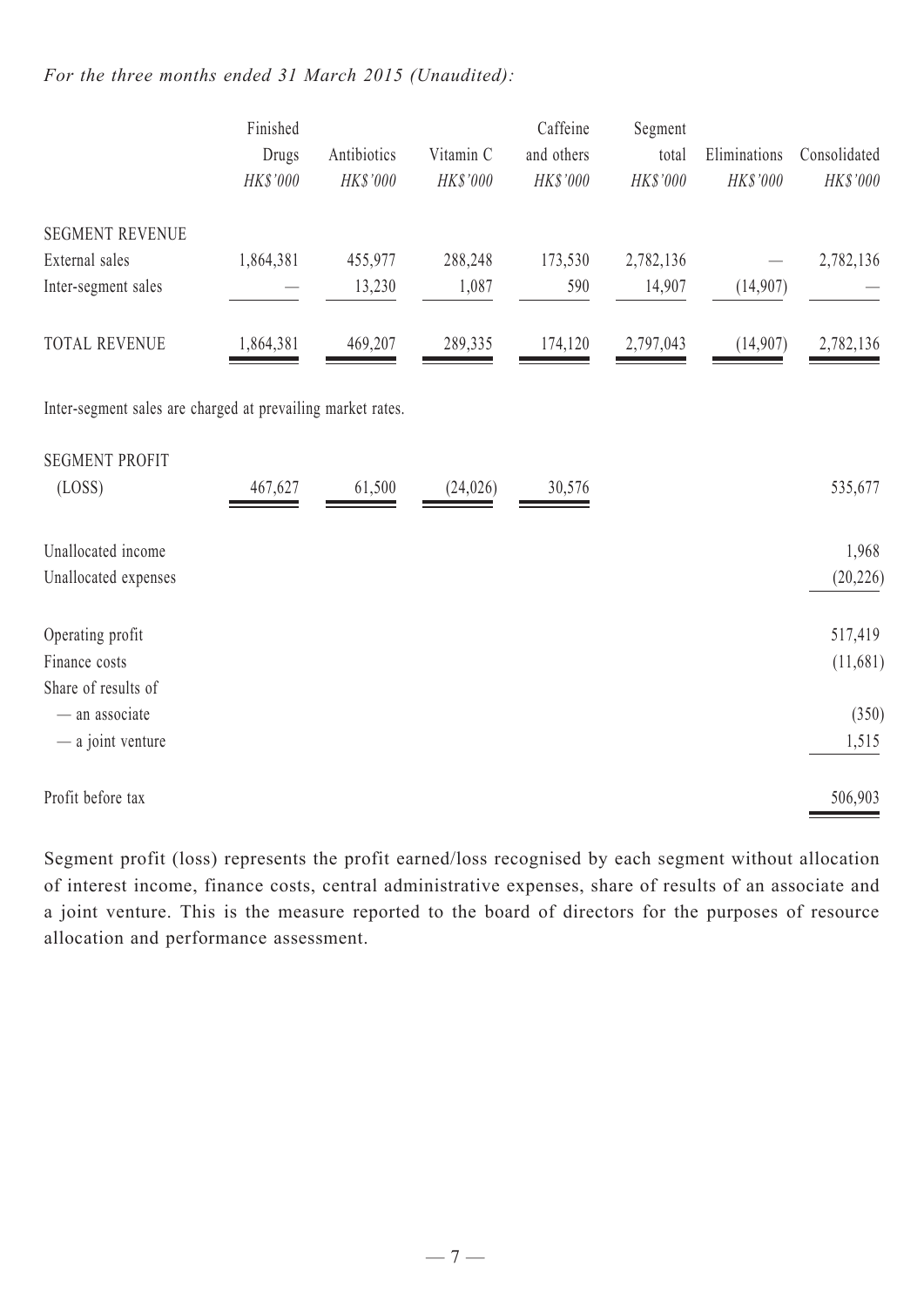### **BUSINESS REVIEW**

#### **Results**

For the first three months of 2016, the Group recorded sale revenue of approximately HK\$2,993 million, representing an increase of 7.6% (or increase of 12.8% on a constant currency basis) yearon-year. Profit attributable to shareholders for the period amounted to approximately HK\$506 million, representing an increase of 26.3% (or increase of 32.5% on a constant currency basis) yearon-year.

#### **Finished Drug Business**

Innovative drugs continued to be the major growth driver. Aggregate sale revenue of the Group's innovative drugs reached approximately HK\$1,095 million for the period, representing a growth of 27.8% (or growth of 34.0% on a constant currency basis) year-on-year. Common generic drugs of the Group continued to deliver a stable growth with sale revenue reaching approximately HK\$1,021 million for the period, representing a growth of 1.4% (or growth of 6.3% on a constant currency basis) year-on-year.

#### **Bulk Drug Business**

With decline in production cost through technology enhancement, the vitamin C business managed to reduce its operating loss for the period. Market conditions of the caffeine business showed a positive momentum with a modest increase in product price, contributing to the growth in operating profit for the period. However, the improvement in the vitamin C and caffeine business was offset by the decline in performance of the antibiotics business. With a weaker product price, the antibiotics business reported a significant decline in operating profit for the period.

### **Research and Development**

Major developments during the period were as follows:

- Obtained production approval for chemical drug "cefamandole nafate for injection";
- Obtained clinical trial/bioequivalence study approval for 25 products under development, including "SKLB1028 capsules", "sunitinib malate capsules", "ticagrelor tablets", "sorafenib tosylate tablets", "desvenlafaxine succinate extended-release tablets", "rivaroxaban tablets", "afatinib dimaleate tablets", "amlodipine besilate, valsartan and hydrochlorothiazide tablets", "ceritinib capsules" and "sofosbuvir tablets";
- Submitted Investigational New Drug (IND) application for "mitoxantrone hydrochloride liposome injection" to the U.S. FDA and was granted approval to commence clinical trials in April 2016;